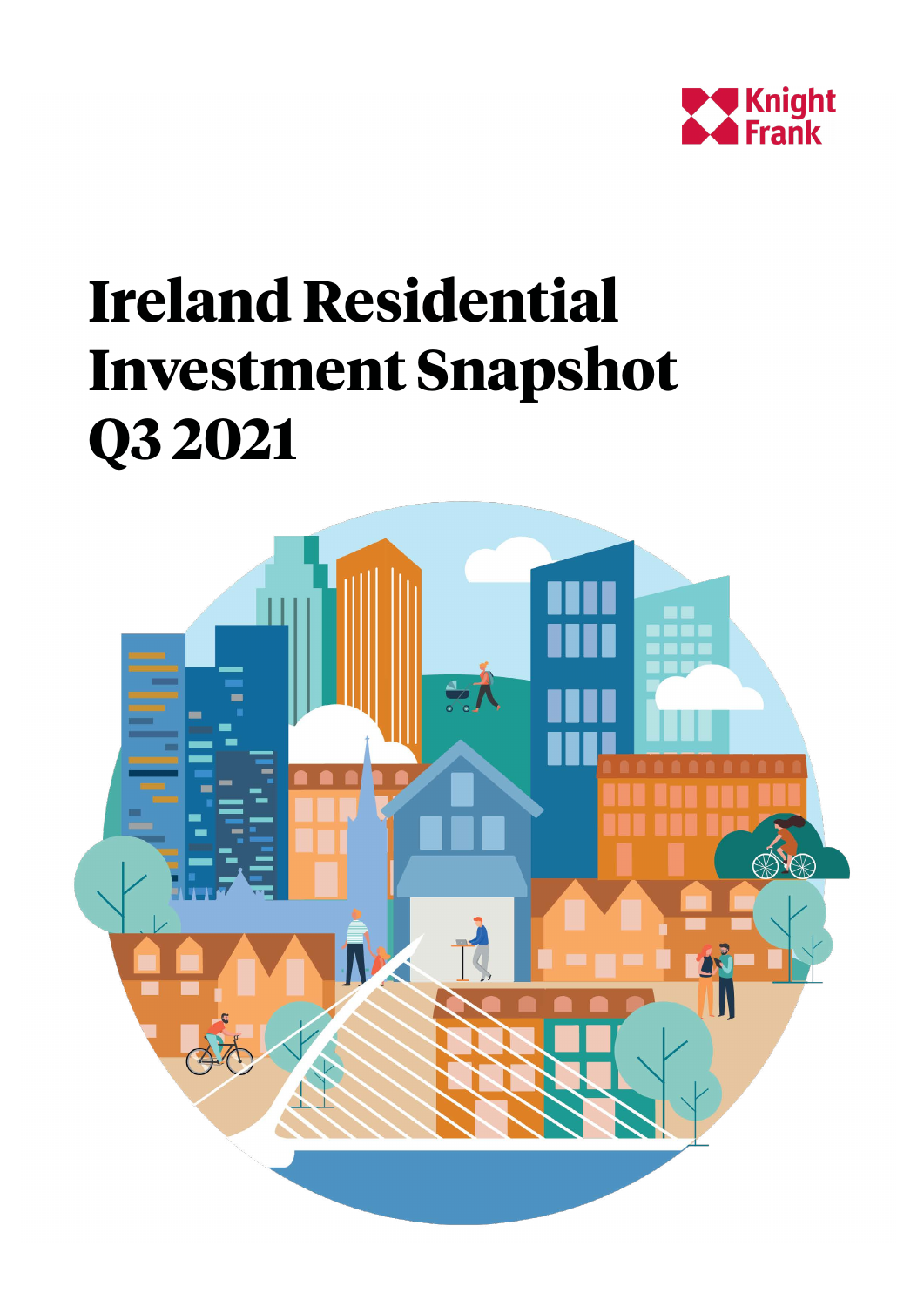## IRELAND RESIDENTIAL INVESTMENT SNAPSHOT Q3 2021

## **53%**

OF TOTAL Q3 2021 INVESTMENT SPEND WAS IN RESIDENTIAL

The investment market continued to perform strongly in the first nine months of 2021 with approximately €3.55 billion spent to date.

Residential investment has become the most prominent asset class to transact in the market accounting for 55% of CRE spend as investors strive to avail of income opportunities against a backdrop of a growing population, a shortage of broader housing options and an economy recovering and expanding at a faster pace than had been envisaged at the beginning of 2021.

Within Q3 2021, there were fourteen residential investment transactions over €1 million, totalling €418.7 million. This comprised 53% of total investor spend for the quarter. There was one residential investment deal in excess of €100 million in Q3 which consisted of a confidential, €110.0 million sale.

Other notable transactions included the sale by Kimpton Vale of 211 units at Windmill, Clonsilla to Urbeo for €73.0 million which was followed by another confidential sale for €63.6 million.

In terms of the various sub-sectors, multifamily deals accounted for 84% of the investment spend in Q3. Social housing comprised 14%, up from 3% last quarter while student accommodation consisted of the remaining 2%.

The most prominent social housing deals of Q3 consisted of the sale of 67 apartments at the Butter Yard to M&G Real Estate for €32.5 million as well as Alpha Real Estate's acquisition of Project Haven for €20.2 million.

#### **HEADLINES**

**€418.7 Mn**

TOTAL RESIDENTIAL INVESTMENT SPEND FOR Q3 2021

**3.6%**

PRIME RESIDENTIAL YIELDS ARE TRENDING STRONGER

## **RESIDENTIAL INVESTMENT 2013 - YTD 2021**





1.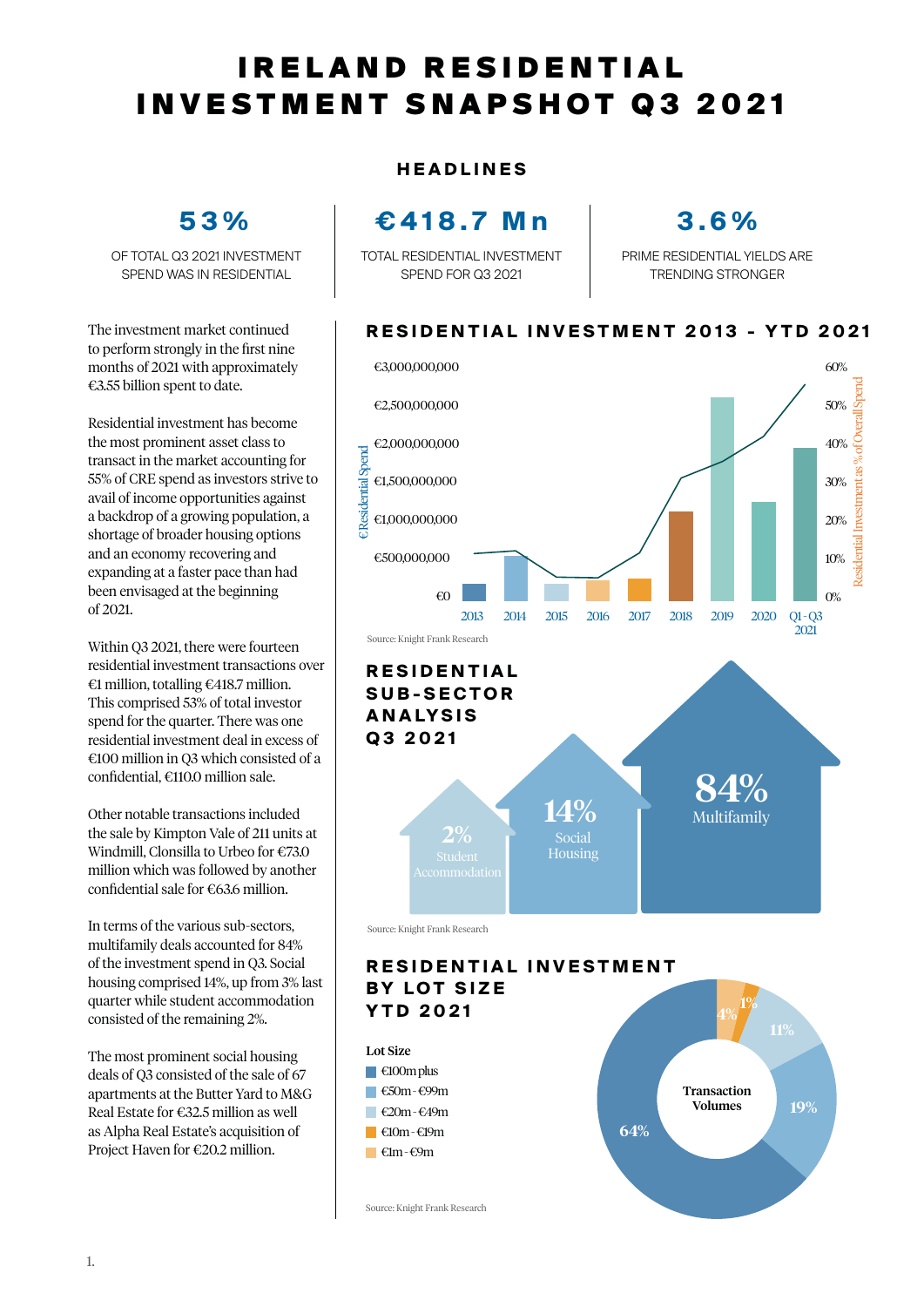## **TOP 3 DEALS OF Q3 2021**



In the first nine months of the year, transactions over €100 million have accounted for 64% of the total residential investment spend. This can be attributed to six deals ranging in price from €110 million to €450 million.

The largest number of residential investment deals completed in the first nine months of the year were within the €1 million to €9 million lot size category of which there were fifteen. The next largest lot size was €20 million to €49 million with eight residential investment deals while a further six deals signed within the  $€50$ million to €99 million lot size.

Dublin remains the primary location for residential investment transactions. 96% of the Q3 2021 residential investment spend was in various Dublin locations. The areas that attracted the majority of investor activity in Q3 consisted of Dublin West Suburbs which accounted for 44% of transactions followed by Dublin South Suburbs with 21% and Dublin City with 17%. Just 4% of the investment spend in Q3 occurred outside of Dublin and this was split between Cavan, Galway, Waterford and Wicklow.

Forward commit transactions remained as the dominant deal type for residential trades comprising 80% of deals in Q3 2021. Existing stock on a large scale is limited in the Irish market. Of the 20% of existing deals completed, the average lot size was €9 million.

Investor demand for core income coupled with a lack of stabilised modern stock has caused a tightening of prime residential yields to 3.6%,



ACQUIRED BY URBEO

CONFIDENTIAL TRANSACTION

## **Q3 2021 RESIDENTIALINVESTMENT**



Source: Knight Frank Research

#### **TOP 5 RESIDENTIAL INVESTMENT DEALS Q3 2021**

| Property                                  | Sector      | Deal<br><b>Structure</b> | $\epsilon$ m | Purchaser          |
|-------------------------------------------|-------------|--------------------------|--------------|--------------------|
| Confidential                              | Multifamily | Forward<br>Commit        | €110,000,000 | Confidential       |
| Windmill, Clonsilla<br>Dublin 15          | Multifamily | Forward<br>Commit        | €73,000,000  | Urbeo              |
| Confidential                              | Multifamily | Forward<br>Commit        | €63.550.000  | Confidential       |
| Confidential                              | Multifamily | Forward<br>Commit        | €57,000,000  | Confidential       |
| The Butter Yard.<br>Blackrock. Co. Dublin | Social      | Forward<br>Commit        | €32,460,000  | M&G Real<br>Estate |

Source: Knight Frank Research

## **RESIDENTIAL INVESTMENTS BY DEAL STRUCTURE Q3 2021**